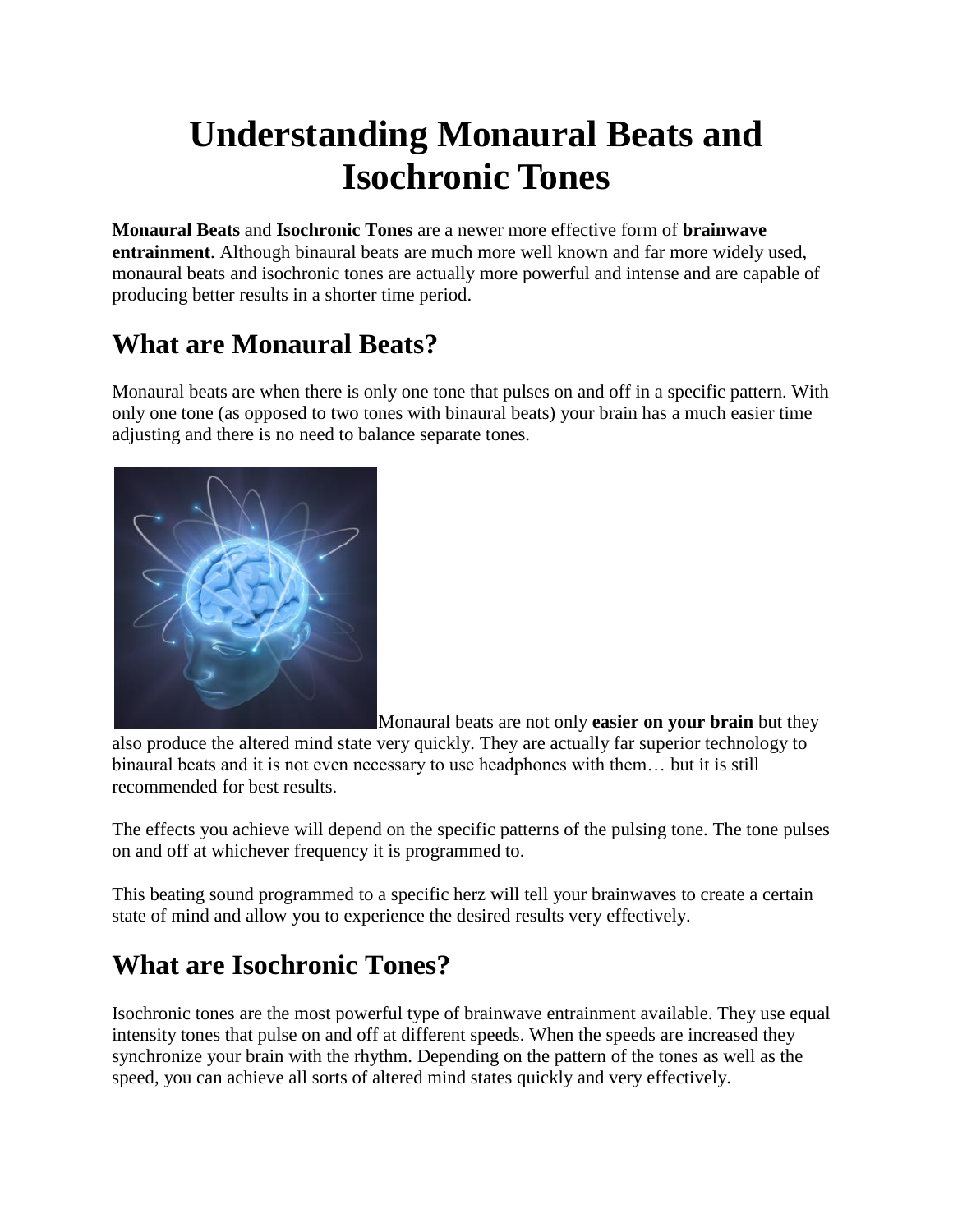The distinct and clean wave form that isochronic tones use will synchronize with your brain far **more efficiently** than other types of brainwave entrainment.

At the moment there are not many companies that offer isochronic tones. I would guess that they will become much more mainstream in the very near future as more and more people start to rave about the beneficial effects they have experienced with isochronic tones.

#### **Why are They Superior to Binaural Beats?**

There are a few reasons that binaural beats are lagging behind other forms of brainwave entrainment.

- 1. Binaural beats require headphones. Monaural Beats and Isochronic tones can be used very effectively without headphones although for best results it is recommended that you still use them.
- 2. Binaural beats cannot entrain the Hemispheres individually. They cannot do this because they require both ears. With separate stimulation in each ear it is much easier to achieve deeper meditation and is particularly useful for ADD reduction and depression.
- 3. Your brain can only process the intensity of binaural beats at around 3db, or 1/10th the volume of a whisper. Monaural beats and isochronic tones can be perceived at a much greater depth and intensity and therefore have far greater potential.

This is a very short video showing the difference between binaural beats, monaural beats and isochronic tones.

## **How Can They Benefit You?**

They can produce all of the same results that you can achieve from binaural beats just on a more efficient level and in a quicker time frame. Below are just a few of the most common benefits:

- Less stress
- Deep sleep
- Improved memory and IQ
- Pain relief
- Stronger spiritual connection
- Better health
- Sharper focus
- Improved sense of well being

### **In Summary…**

Given the choice I would use Isochronic tones any day over the other two forms of brainwave entrainment. I have used all three but consistently use isochronic tones more often in my daily life.